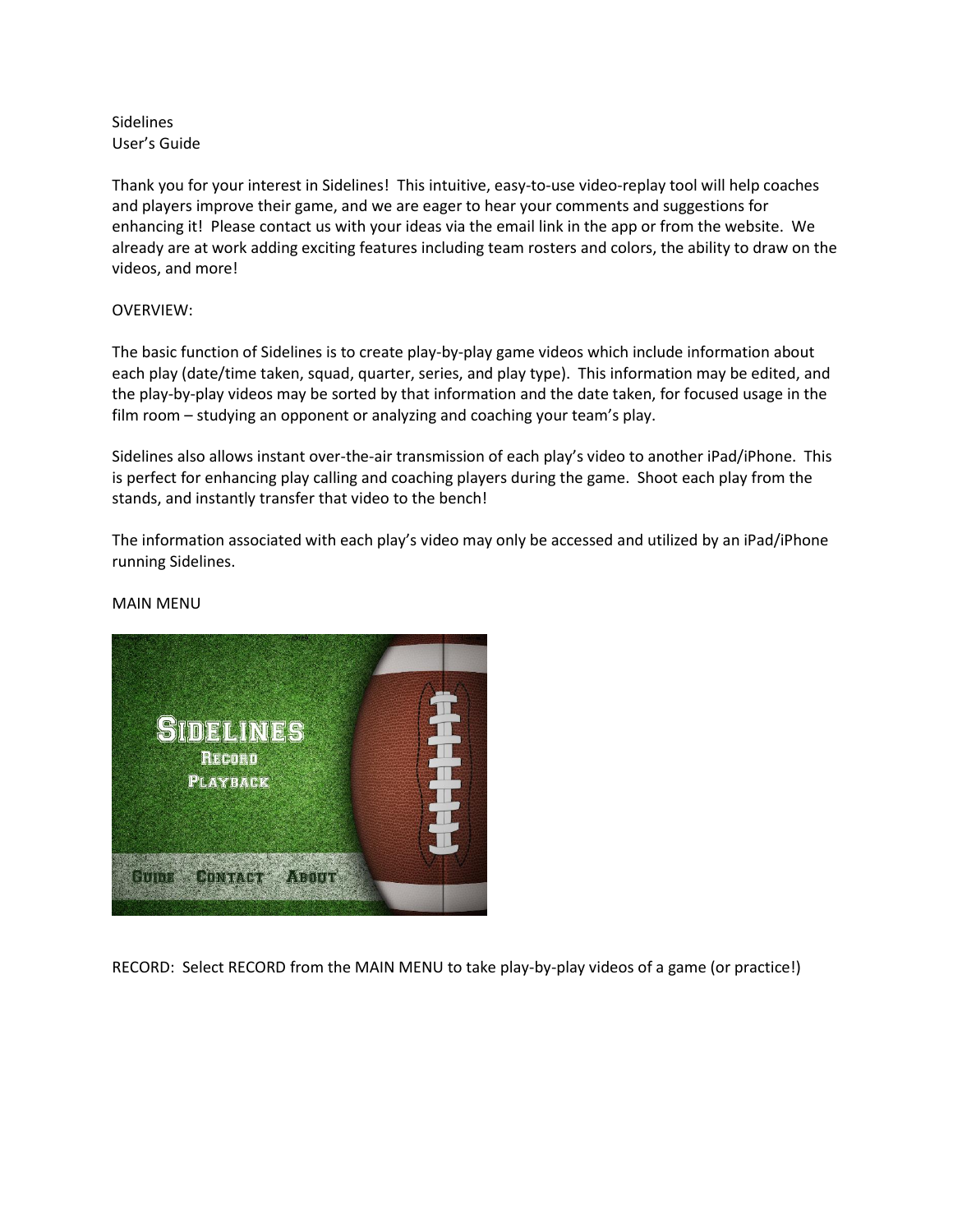

From the RECORD screen, Label the video you are about to take using the buttons along the bottom of the screen. Remember that the information associated with each video may be changed later, from the PLAYBACK screen.

Select the desired information for this specific play's video: Squad: Select Offense, Defense or Special Series: Use the +/- to select the Series number Down: Select First, Second, Third, or Fourth Play: Select Kick, Pass or Run

Select RECORD in the lower right corner of the RECORD screen to start taking the play's video. This will change to STOP while recording, select STOP to halt taking the video.

You may choose at any time while shooting play-by-play videos to instantly SHARE any play's completed video with another iPad/iPhone (see PLAYBACK). For example, each play's video is shot from the stands, and then shared with the bench to assist in play calling and player/squad real time coaching.

#### PLAYBACK

Select PLAYBACK from the MAIN MENU to watch, share, and edit your play-by-play videos.

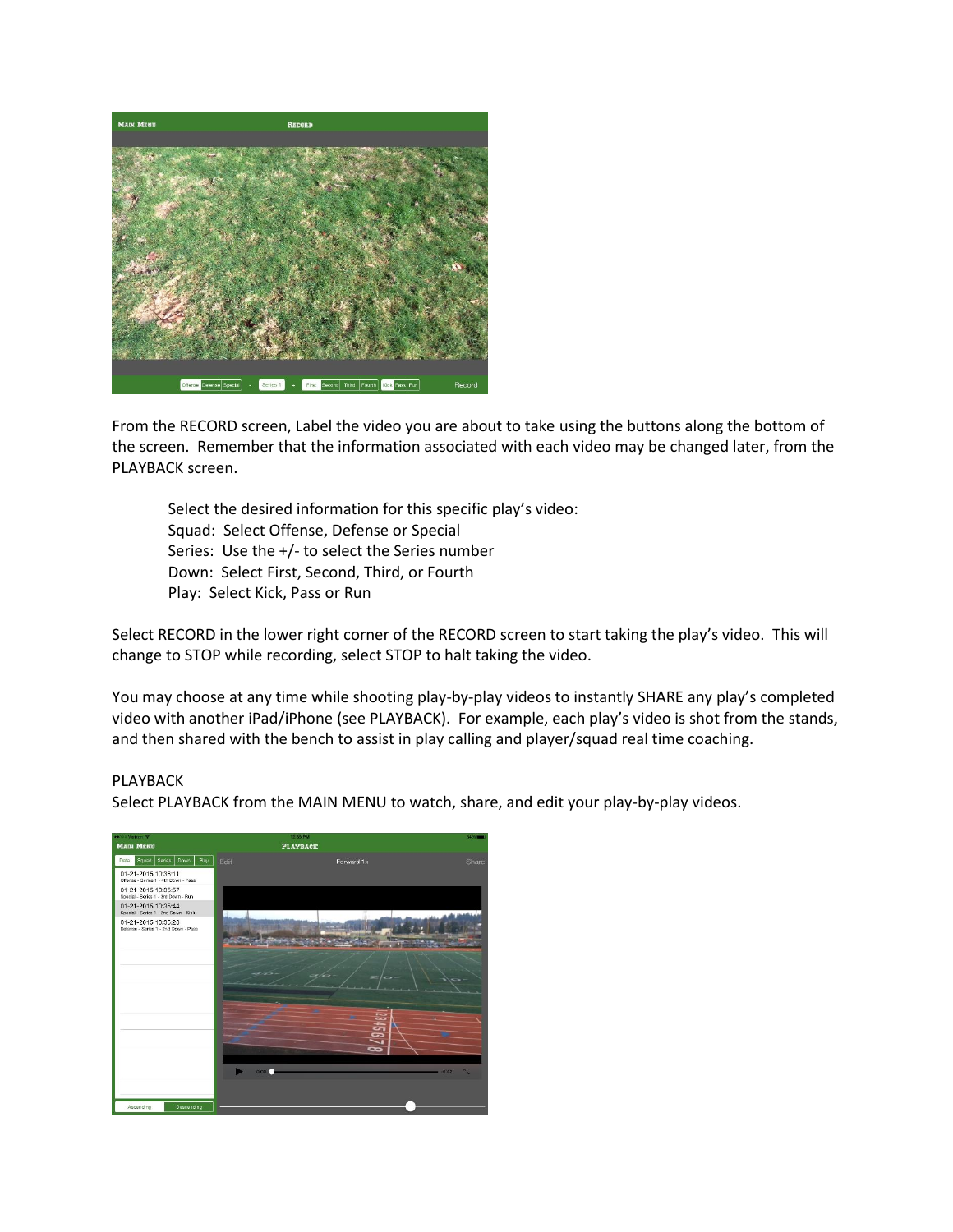The PLAYBACK screen shows a scrollable list of all Sidelines videos stored on your device. Selecting any video highlights its information on the list to the left, and puts it on the screen to the right, ready to play, share or edit. Standard play (>) or pause (II) buttons are provided under the video image, the volume control is at the bottom of the screen. You may also view the video on the full screen.

Selecting SHARE from the PLAYBACK screen opens a window displaying all the iPads/iPhones in range that have AIRDROP open.



AIRDROP is a standard iOS function (iPhone 5 or newer). AIRDROP may be set to EVERYONE or CONTACTS via the special iOS function screen obtained by swiping up from the bottom of the display. Both the sending and receiving device(s) must have AIRDROP enabled.



Select the iPhone(s)/iPad(s) that you wish to share that play's video with from the SHARE/AIRDROP window.

The receiving device(s) will present the opportunity to accept the AIRDROP. Upon completion of the transmission, the video will open, ready to play, on the resident video viewer. The unlabeled video file will be present in the receiving device's Gallery.